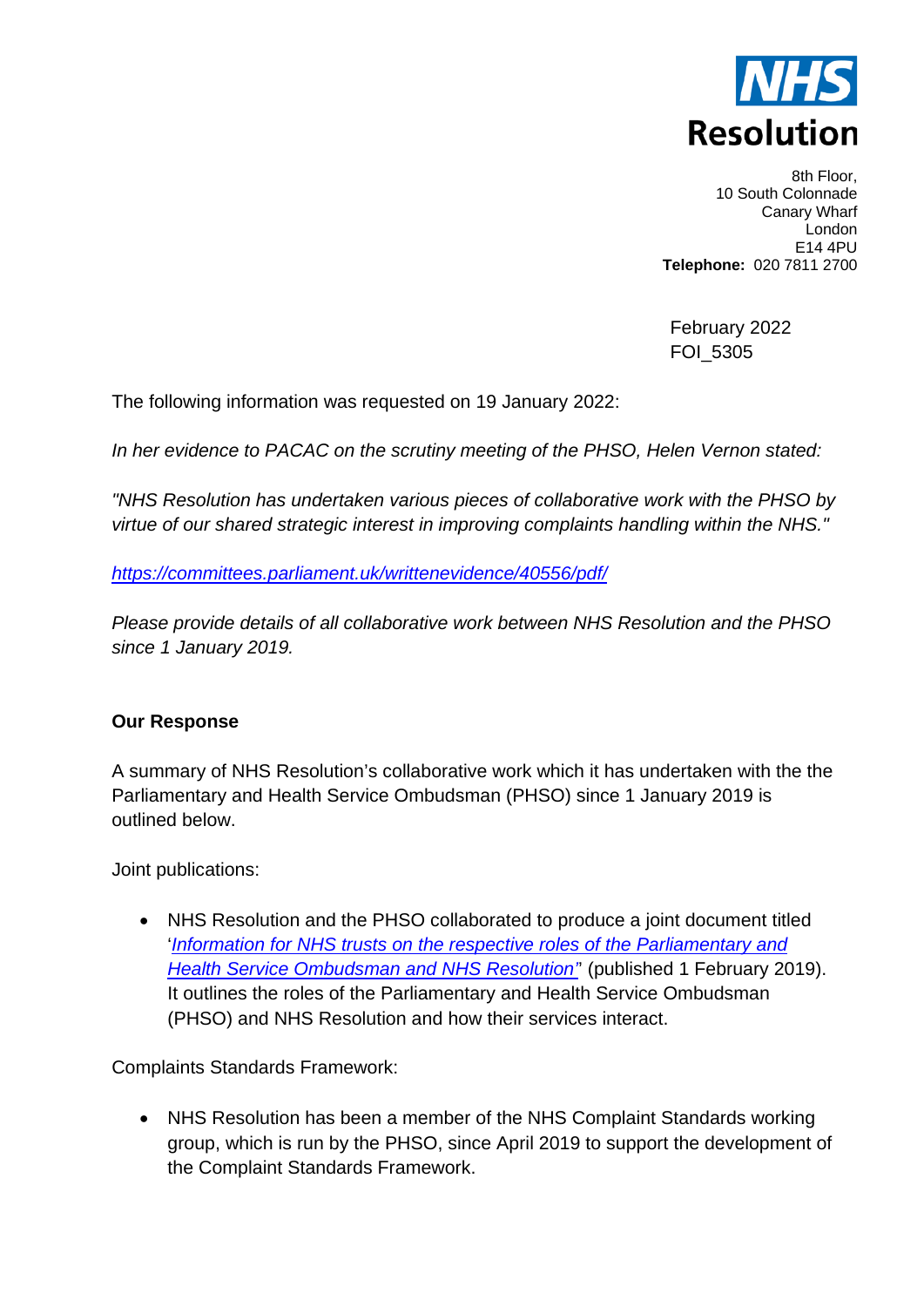- NHS Resolution and PHSO wrote a joint letter to Health Education England to seek involvement in the development of a proposed patient safety syllabus, and the inclusion of the Complaints Standards Framework in December 2019. Learning from and managing complaints was referenced in the syllabus with a note that it was likely to be included in future version of the syllabus.
- NHS Resolution provided a response to the PHSO consultation on the Complaint Standards Framework in September 2020. Following this, NHS Resolution worked with PHSO to embed key messages into the NHS Complaints Standards. NHS Resolution continue to support PHSO as they refine and embed the Complaints Standards Framework into NHS organisations and evaluate the pilot programme.
- Helen Vernon, NHS Resolution's Chief Executive took part in a virtual, PHSO-led event on 10 September 2020 to inform and engage with the public on the NHS Complaint Standards Framework. Helen Vernon was part of a panel taking questions.
- NHS Resolution are engaged in research around the readability of NHS complaint response letters to patients. The PHSO have supported the request to embed any relevant findings or recommendations with the Complaint Standards Framework.

Claims and complaints:

- NHS Resolution and PHSO is collaborating on a pilot project called the Alternative Legal Resolution Scheme Protocol, which commenced on 5 September 2019 and is ongoing. The Protocol allows the referral of cases from the PHSO to NHS Resolution where a complainant is seeking a nominal compensation payment and is unable to secure the services of a lawyer.
- NHS Resolution continue to collaborate operationally on individual complaints and claims where appropriate.

Consultation responses:

• NHS Resolution submitted a response to the annual hearing by the Public Administration and Constitutional Affairs Committee (PACAC) which scrutinises PHSO. NHS Resolution's response can be found here: <https://committees.parliament.uk/writtenevidence/40556/html/>

**This concludes our response to your request.**